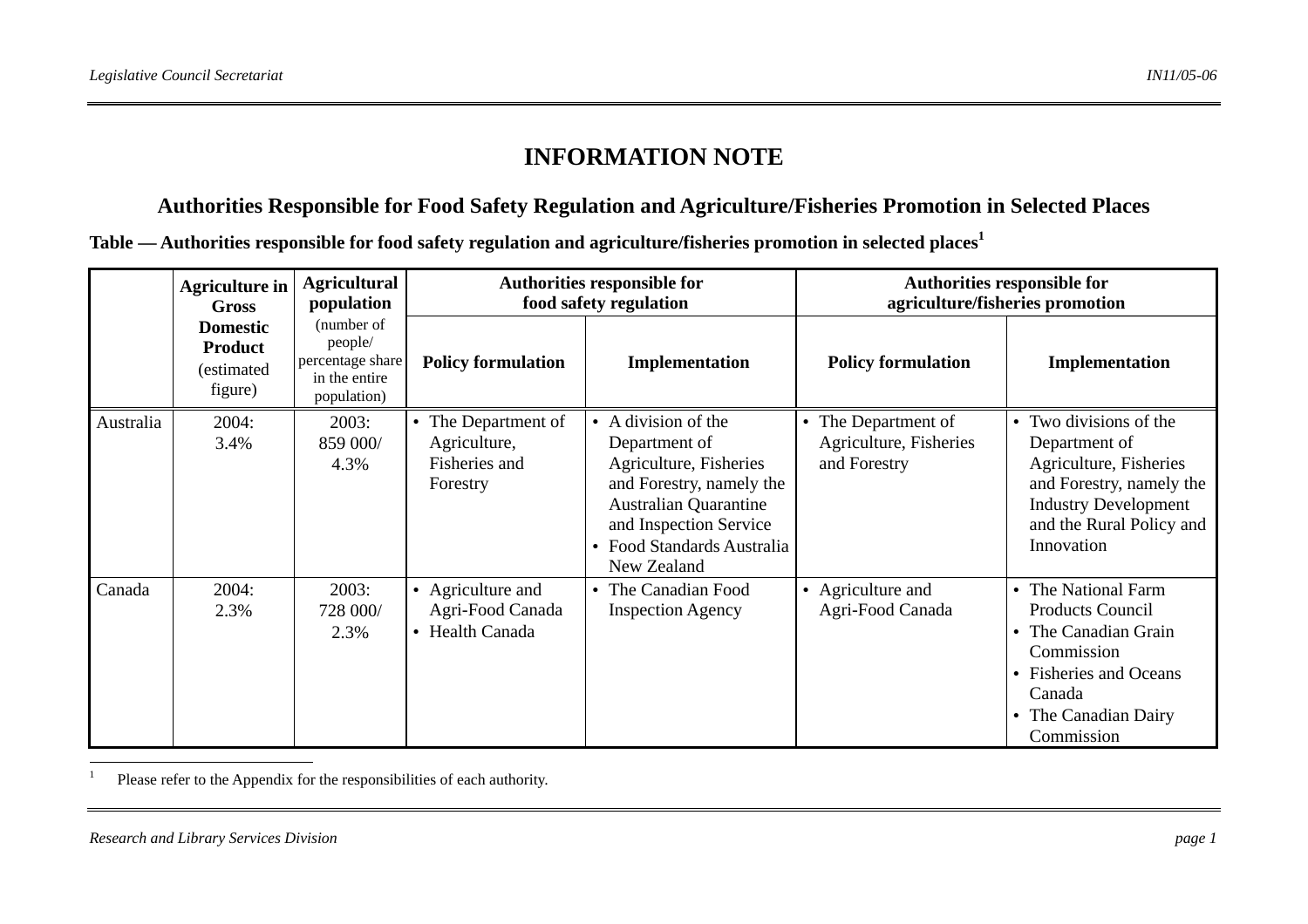|                      | <b>Agriculture in</b><br><b>Gross</b>                      | <b>Agricultural</b><br>population<br>(number of<br>people/<br>percentage share<br>in the entire<br>population) | Authorities responsible for<br>food safety regulation                                                              |                                                                                                                                                                                                                                                                                                                             | <b>Authorities responsible for</b><br>agriculture/fisheries promotion                                  |                                                                                                                                                                                                                                                                                                                                                                                                                                                                     |
|----------------------|------------------------------------------------------------|----------------------------------------------------------------------------------------------------------------|--------------------------------------------------------------------------------------------------------------------|-----------------------------------------------------------------------------------------------------------------------------------------------------------------------------------------------------------------------------------------------------------------------------------------------------------------------------|--------------------------------------------------------------------------------------------------------|---------------------------------------------------------------------------------------------------------------------------------------------------------------------------------------------------------------------------------------------------------------------------------------------------------------------------------------------------------------------------------------------------------------------------------------------------------------------|
|                      | <b>Domestic</b><br><b>Product</b><br>(estimated<br>figure) |                                                                                                                | <b>Policy formulation</b>                                                                                          | Implementation                                                                                                                                                                                                                                                                                                              | <b>Policy formulation</b>                                                                              | Implementation                                                                                                                                                                                                                                                                                                                                                                                                                                                      |
| Republic<br>of Korea | 2004:<br>3.2%                                              | 2003:<br>3 455 000/<br>7.0%                                                                                    | • The Ministry of<br><b>Agriculture and Forestry</b><br>• The Ministry of Maritime<br><b>Affairs and Fisheries</b> | Three divisions of the<br>Ministry of<br>Agriculture and<br>Forestry, namely the<br><b>Foodgrain Policy</b><br>Bureau, the<br><b>Agricultural Marketing</b><br>Policy Bureau and the<br><b>Livestock Bureau</b><br>The Korea Food and<br>Drug Administration<br>under the authority of<br>Ministry of Health and<br>Welfare | The Ministry of<br>Agriculture and<br>Forestry<br>The Ministry of<br>Maritime Affairs and<br>Fisheries | • Five divisions of the<br>Ministry of Agriculture<br>and Forestry, namely the<br>Foodgrain Policy<br>Bureau, the Agricultural<br><b>Marketing Policy</b><br>Bureau, the Livestock<br>Bureau, the Agricultural<br><b>Structure Policy Bureau</b><br>and the Rural Policy<br><b>Bureau</b><br>Two divisions of the<br>Ministry of Maritime<br>Affairs and Fisheries,<br>namely the Fisheries<br>Policy Bureau and the<br><b>Fisheries Resources</b><br><b>Bureau</b> |
| Singapore            | 2004:<br>Negligible                                        | 2003:<br>5 000/<br>0.1%                                                                                        | The Ministry of National<br>Development<br>The Agri-Food and<br>Veterinary Authority                               | The Agri-Food and<br>Veterinary Authority                                                                                                                                                                                                                                                                                   | • The Ministry of<br><b>National Development</b><br>The Agri-Food and<br>Veterinary Authority          | • The Agri-Food and<br>Veterinary Authority                                                                                                                                                                                                                                                                                                                                                                                                                         |

## **Table — Authorities responsible for food safety regulation and agriculture/fisheries promotion in selected places (cont'd)**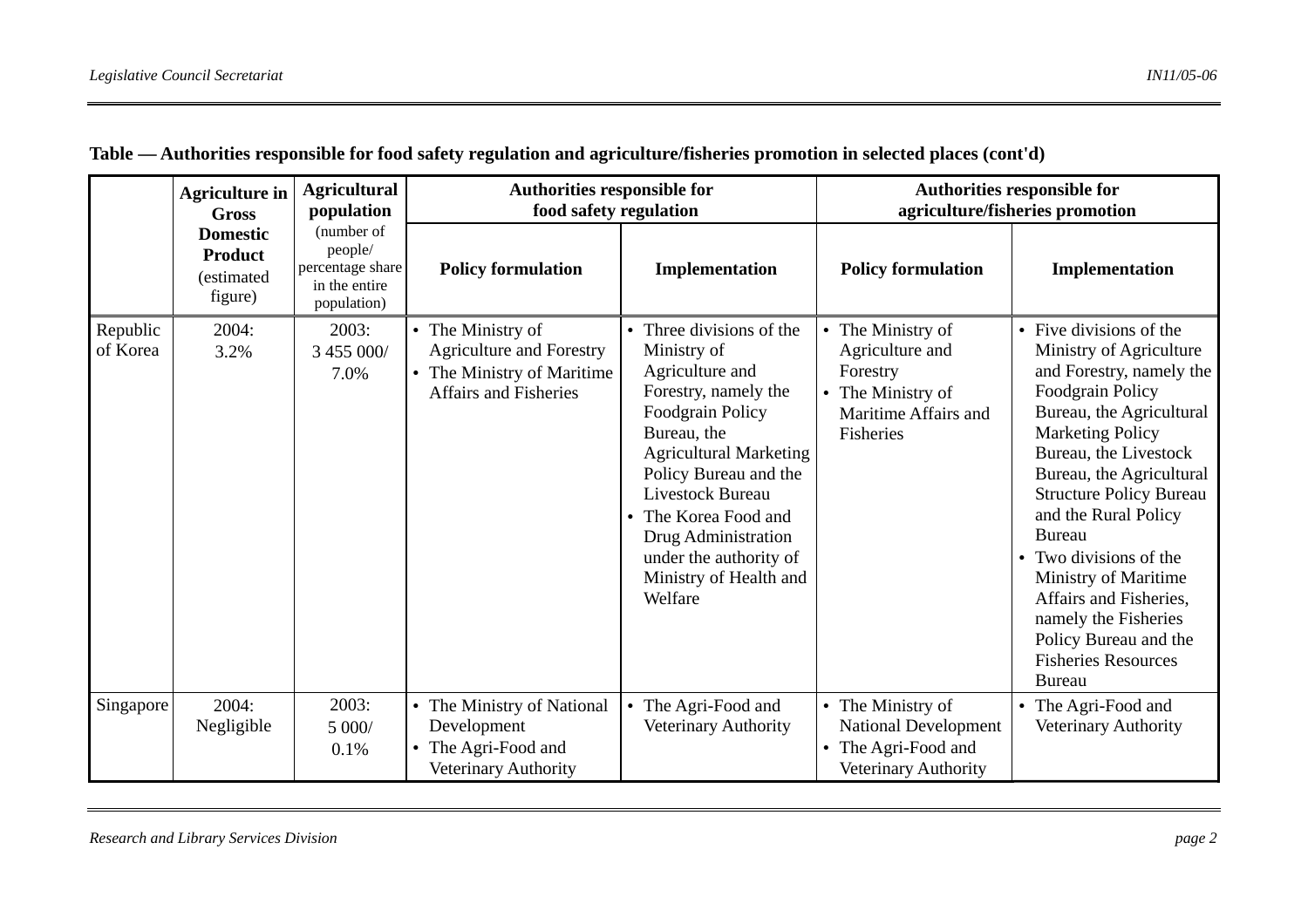|                   | <b>Agriculture in</b><br><b>Gross</b><br><b>Domestic</b><br><b>Product</b><br>(estimated<br>figure) | <b>Agricultural</b><br>population<br>(number of<br>people/<br>percentage share<br>in the entire<br>population) | <b>Authorities responsible for</b><br>food safety regulation                                                                                            |                                                                                                                                                                                                                                                                    | <b>Authorities responsible for</b><br>agriculture/fisheries promotion |                                                                                                                                                                                                                                     |
|-------------------|-----------------------------------------------------------------------------------------------------|----------------------------------------------------------------------------------------------------------------|---------------------------------------------------------------------------------------------------------------------------------------------------------|--------------------------------------------------------------------------------------------------------------------------------------------------------------------------------------------------------------------------------------------------------------------|-----------------------------------------------------------------------|-------------------------------------------------------------------------------------------------------------------------------------------------------------------------------------------------------------------------------------|
|                   |                                                                                                     |                                                                                                                | <b>Policy formulation</b>                                                                                                                               | Implementation                                                                                                                                                                                                                                                     | <b>Policy formulation</b>                                             | Implementation                                                                                                                                                                                                                      |
| Taiwan            | 2004:<br>1.76%                                                                                      | 2004:<br>2 500 000/<br>11%                                                                                     | The Council of<br>Agriculture                                                                                                                           | • Three departments under<br>the authority of the<br>Council of Agriculture,<br>namely the Agriculture<br>and Food Agency, the<br>Fisheries Agency, and<br>the Bureau of Animal<br>and Plant Health<br>Inspection and<br>Quarantine<br>The Department of<br>Health | The Council of<br>Agriculture                                         | • Three departments under<br>the authority of the<br>Council of Agriculture,<br>namely the Agriculture<br>and Food Agency, the<br>Fisheries Agency, and<br>the Bureau of Animal<br>and Plant Health<br>Inspection and<br>Quarantine |
| United<br>Kingdom | 2004:<br>1%                                                                                         | 2003:<br>1 001 000/<br>1.7%                                                                                    | • The Department for<br>Environment, Food<br>and Rural Affairs<br>The Department of<br>$\bullet$<br>Health<br>The Food Standards<br>$\bullet$<br>Agency | The Food Standards<br>Agency                                                                                                                                                                                                                                       | • The Department for<br>Environment, Food and<br><b>Rural Affairs</b> | The Meat and Livestock<br>Commission<br>Food from Britain<br>$\bullet$<br>The Marine Fisheries<br>$\bullet$<br>Agency                                                                                                               |

## **Table — Authorities responsible for food safety regulation and agriculture/fisheries promotion in selected places (cont'd)**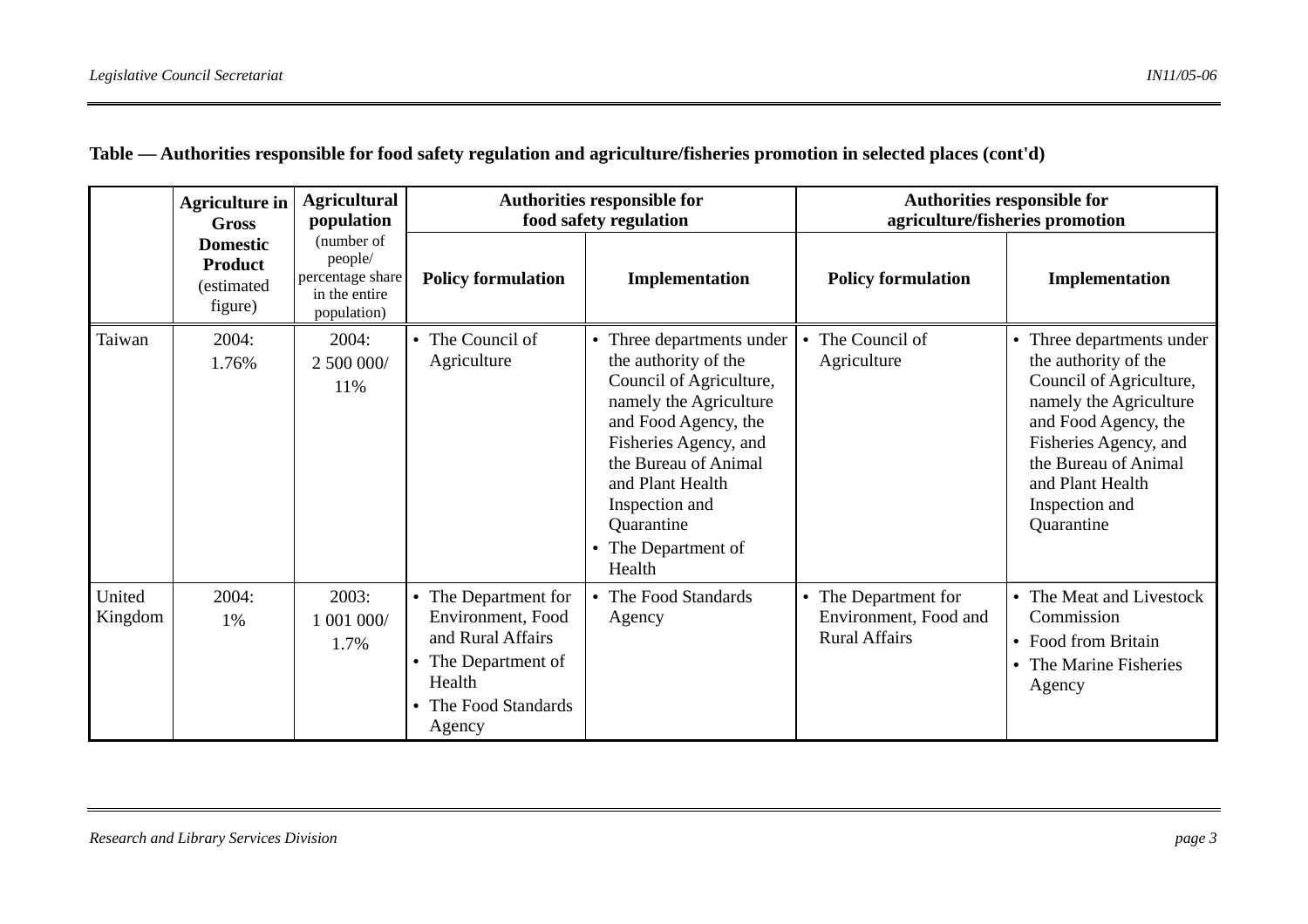#### **Appendix**

## **The Responsibilities of the Authorities Responsible for Food Safety Regulation and Agriculture/Fisheries Promotion in Selected Places**

## **Australia**

#### The Department of Agriculture, Fisheries and Forestry

A.1 The Department of Agriculture, Fisheries and Forestry is the highest government body responsible for Australia's agricultural, fisheries, forestry and food industries. It makes and implements policies on both food safety regulation and agriculture and fisheries promotion, which include:

- (a) developing and delivering policies and programmes to build portfolio industries' business capacity and self-reliance;
- (b) minimizing the impacts of pests, diseases and contaminants and contributing to the health and welfare of farm animals, such as managing risks associated with agricultural and veterinary chemical use and leading national responses to emergencies arising from contamination incidents and incursions;
- (c) promoting more profitable, competitive and sustainable agricultural, food, fisheries and forestry industries, such as ensuring its portfolio industries to have access to world class biotechnology and markets;
- (d) assisting the development of Australia's food supply chain from producer to processor to consumer, such as helping industries form strategic alliances; and
- (e) maintaining and improving market opportunities, such as enhancing agricultural co-operation with key trading partners.

The Australian Quarantine and Inspection Service of the Department of Agriculture, Fisheries and Forestry

A.2 The Australian Quarantine and Inspection Service is a division of the Department of Agriculture, Fisheries and Forestry. Its responsibilities include providing quarantine inspection for animals, plants and animal or plant products imported into Australia, and inspection and certification for a range of agricultural products exported from Australia.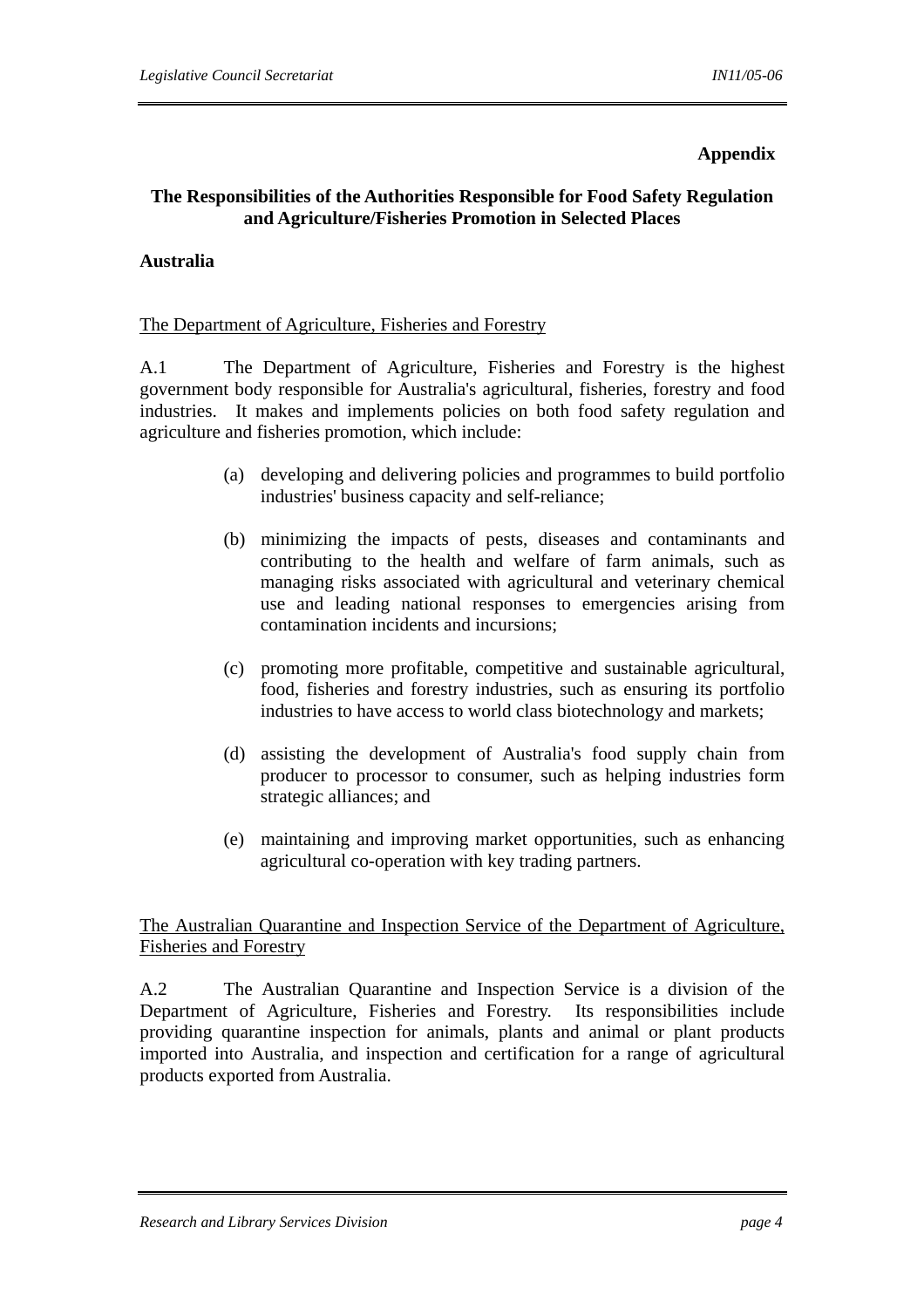## The Industry Development of the Department of Agriculture, Fisheries and Forestry

A.3 The Industry Development is a division of the Department of Agriculture, Fisheries and Forestry. Its responsibilities include developing and advising on policies and facilitating the implementation of government decisions on matters impacting on agricultural industries, in particular those matters dealing with industry structures, supply chain competitiveness, structural adjustment and support, and market access and development.

## The Rural Policy and Innovation of the Department of Agriculture, Fisheries and Forestry

A.4 The Rural Policy and Innovation is a division of the Department of Agriculture, Fisheries and Forestry. Its responsibilities include developing and implementing a range of policies and programmes to build the capacity of rural businesses, aiming to promote self-reliant, profitable, competitive and sustainable farm businesses and industries Australia-wide.

## Food Standards Australia New Zealand

A.5 Established under the Food Standards Australia New Zealand Act 1991, Food Standards Australia New Zealand is a bi-national statutory authority that develops food standards for composition, labelling and contaminants, including microbiological limits, that apply to all foods produced or imported for sale in Australia and New Zealand. Its responsibilities cover food safety regulation only, including:

- (a) developing standards for food manufacturing, labelling, processing and primary production;
- (b) co-ordinating national food surveillance, enforcement and food recall;
- (c) undertaking dietary exposure modelling and scientific risk assessments; and
- (d) providing risk assessment advice on imported food.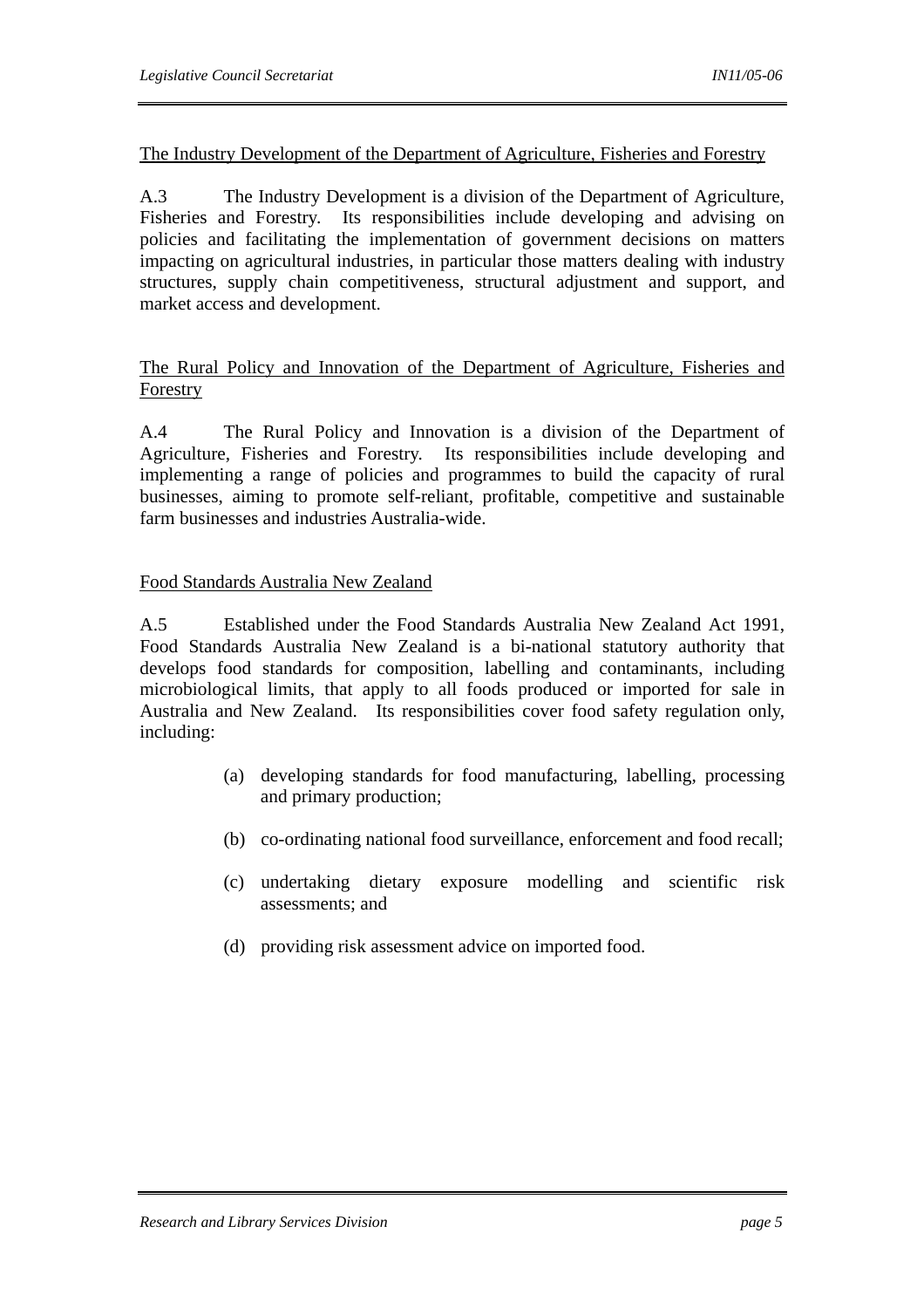## **Canada**

#### Agriculture and Agri-Food Canada

A.6 Agriculture and Agri-Food Canada is the highest government body responsible for formulating policies on food safety regulation and agriculture/fisheries promotion.

## Health Canada

A.7 Health Canada is responsible for establishing standards related to the safety and nutritional quality of all food sold in Canada.

#### The Canadian Food Inspection Agency

A.8 The Canadian Food Inspection Agency (CFIA) is established under the Canadian Food Inspection Agency Act. Under section 11 of the Canadian Food Inspection Agency Act, CFIA is responsible for the administration and enforcement of the Agriculture and Agri-Food Administrative Monetary Penalties Act, the Canada Agricultural Products Act, the Feeds Act, the Fertilizers Act, the Fish Inspection Act, the Health of Animals Act, the Meat Inspection Act, the Plant Breeders' Rights Act, the Plant Protection Act, the Seeds Act, the Consumer Packaging and Labelling Act and certain sections of the Food and Drugs Act which relate to food.

## The National Farm Products Council

A.9 The National Farm Products Council (NFPC) helps improve farm-product marketing between Canadian provinces and territories and internationally. NFPC supervises the operations of four national marketing agencies, which are:

- (a) Canadian Egg Marketing Agency;
- (b) Canadian Turkey Marketing Agency;
- (c) Chicken Farmers of Canada; and
- (d) Canadian Broiler Hatching Egg Marketing Agency.
- A.10 The four agencies are mainly responsible for:
	- (a) implementing marketing plans; and
	- (b) allocating production quotas.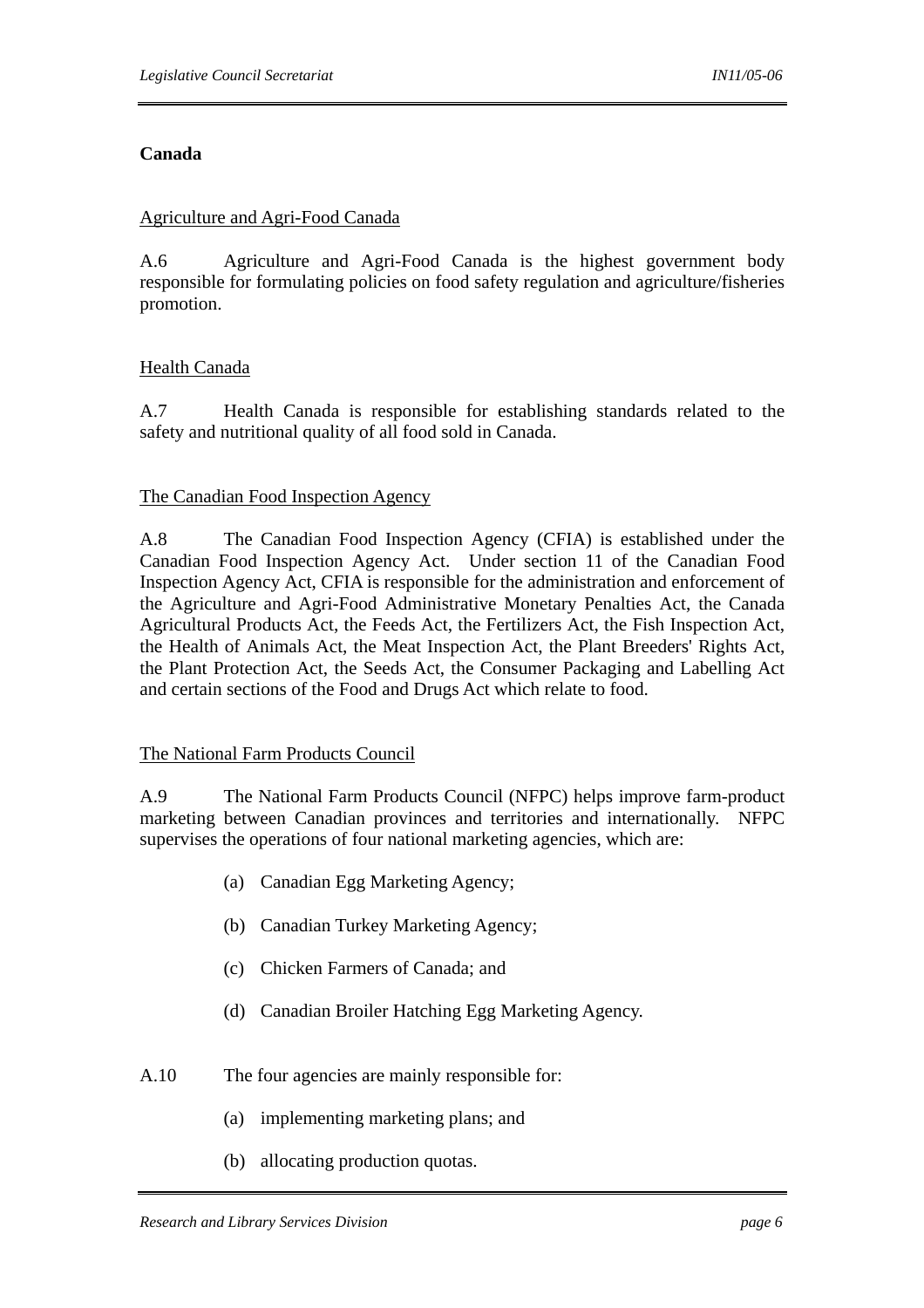A.11 NFPC also supervises the operation of the Beef Cattle Promotion and Research Agency. This Agency promotes beef marketing through advertising, promotion and consumer education programmes, and through product and nutrition research.

#### The Canadian Grain Commission

A.12 The Canadian Grain Commission is a federal government department. Its functions include:

- (a) marketing Canadian grain in overseas markets;
- (b) establishing the grain grading guidelines;
- (c) licensing grain dealers; and
- (d) settling the disputes over grain quality between buyers and sellers of grain.

#### Fisheries and Oceans Canada

A.13 Fisheries and Oceans Canada is a federal government department responsible for developing and implementing policies and programmes in support of Canada's economic, ecological and scientific interests in oceans and inland waters.

## The Canadian Dairy Commission

A.14 The Canadian Dairy Commission, being a crown corporation, implements marketing programmes to promote consumer awareness and utilization of Canadian manufactured dairy ingredients.

## **Republic of Korea**

#### The Ministry of Agriculture and Forestry

A.15 The Ministry of Agriculture and Forestry is the highest government body responsible for making farm policies on areas covering food safety regulation and agriculture/fisheries promotion, which include:

> (a) securing farm household income and management, such as expanding off-farm income sources;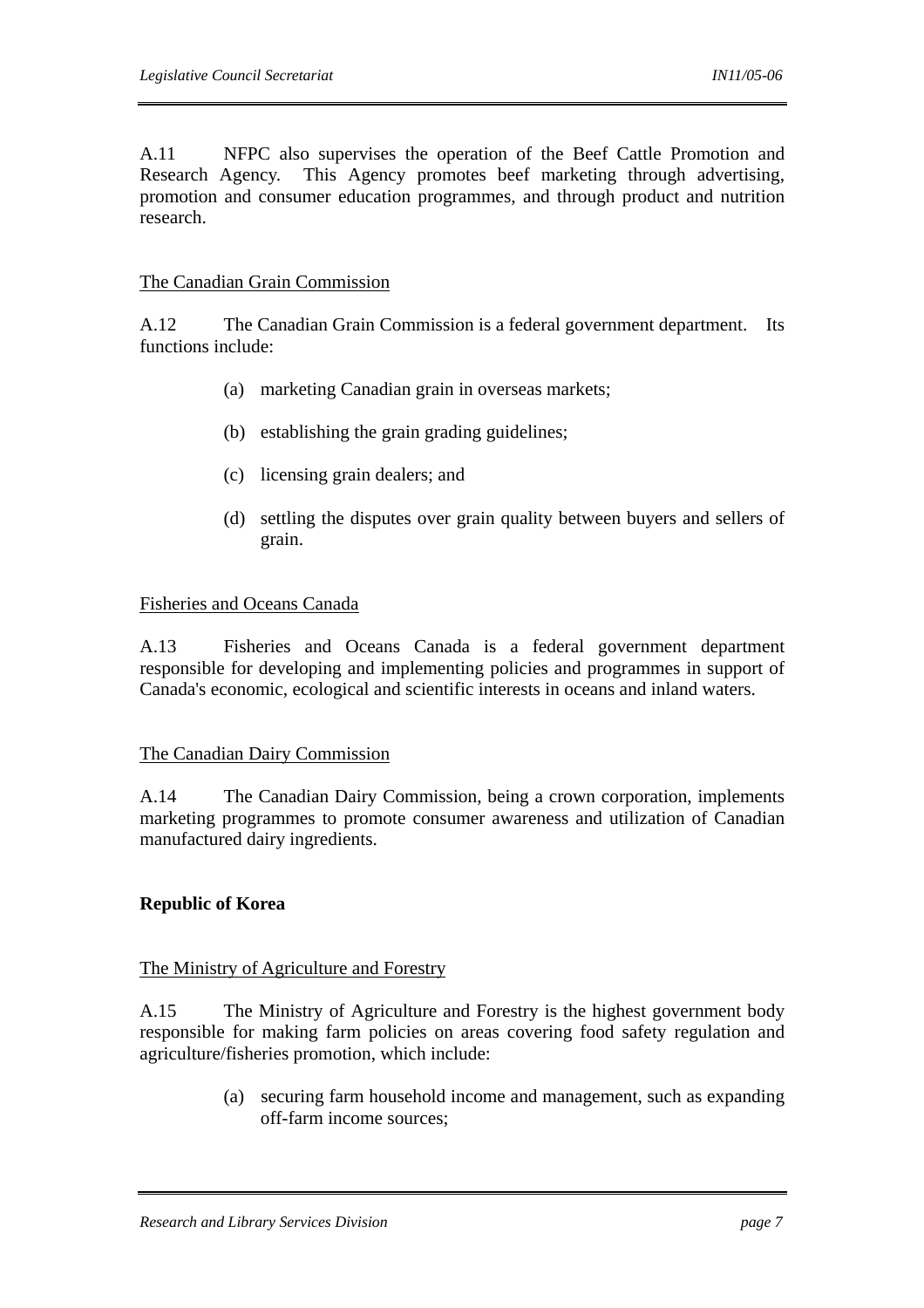- (b) fostering agriculture into a competitive, environment-friendly and high quality industry, such as establishing a tighter system for food safety control; and
- (c) developing rural communities and improving their welfare, such as expanding the farm-oriented social safety net.

## The Foodgrain Policy Bureau of the Ministry of Agriculture and Forestry

A.16 The responsibilities of the Foodgrain Policy Bureau cover both food safety regulation and agriculture promotion, including:

- (a) directing and supervising the National Plant Quarantine Service;
- (b) supervising the business about genetically modified agricultural products and the safety of the products;
- (c) establishing and supervising a comprehensive plan for food production; and
- (d) fostering environment-friendly agriculture.

#### The Agricultural Marketing Policy Bureau of the Ministry of Agriculture and Forestry

A.17 The responsibilities of the Agricultural Marketing Policy Bureau cover both food safety regulation and agriculture promotion, including:

- (a) certifying the quality of traditional foods;
- (b) directing and supervising the national quality management service; and
- (c) fostering agricultural product processing industries and fruits and flowers industries.

#### The Livestock Bureau of the Ministry of Agriculture and Forestry

A.18 The responsibilities of the Livestock Bureau cover both food safety regulation and agriculture promotion, including:

- (a) regulating the unlawful distribution of livestock products;
- (b) handling affairs relating to the quarantine of imported and exported animal and livestock products;
- (c) operating a grading system for livestock products;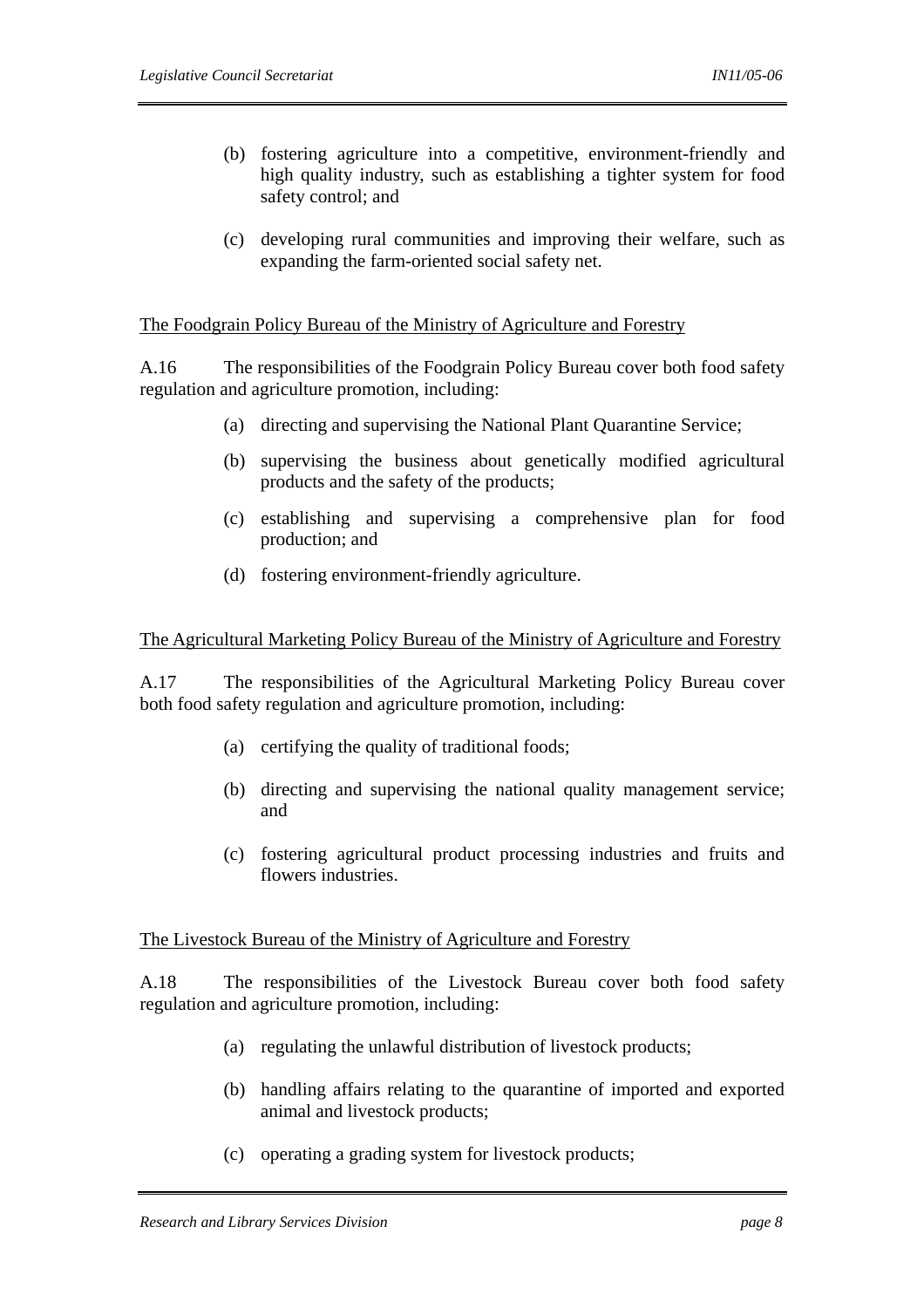- (d) promoting the poultry raising industry, such as improving the quality of chicken; and
- (e) improving the environment for raising domestic animals.

#### The Agricultural Structure Policy Bureau of the Ministry of Agriculture and Forestry

A.19 The responsibilities of the Agricultural Structure Policy Bureau cover agriculture promotion only, including:

- (a) managing agricultural promotion regions and preserving agricultural land;
- (b) fostering agricultural ventures;
- (c) establishing and operating plans for the agricultural land management fund; and
- (d) improving the systems related to the planning of agricultural land policies and taxes.

## The Rural Policy Bureau of the Ministry of Agriculture and Forestry

A.20 The responsibilities of the Rural Policy Bureau cover agriculture promotion only, including:

- (a) enhancing the quality of the life of agricultural and forestry and fishery manpower;
- (b) advertising tours to farming villages;
- (c) planning the development of farming villages; and
- (d) improving the quality of water for agriculture.

## The Ministry of Maritime Affairs and Fisheries

A.21 The Ministry of Maritime Affairs and Fisheries is the highest government body responsible for making policies relating to, among others, the development of fisheries, including:

- (a) keeping domestic seas healthy and productive;
- (b) promoting a high valued-added and knowledge-based marine industry;
- (c) establishing sustainable fishery production fundamentals;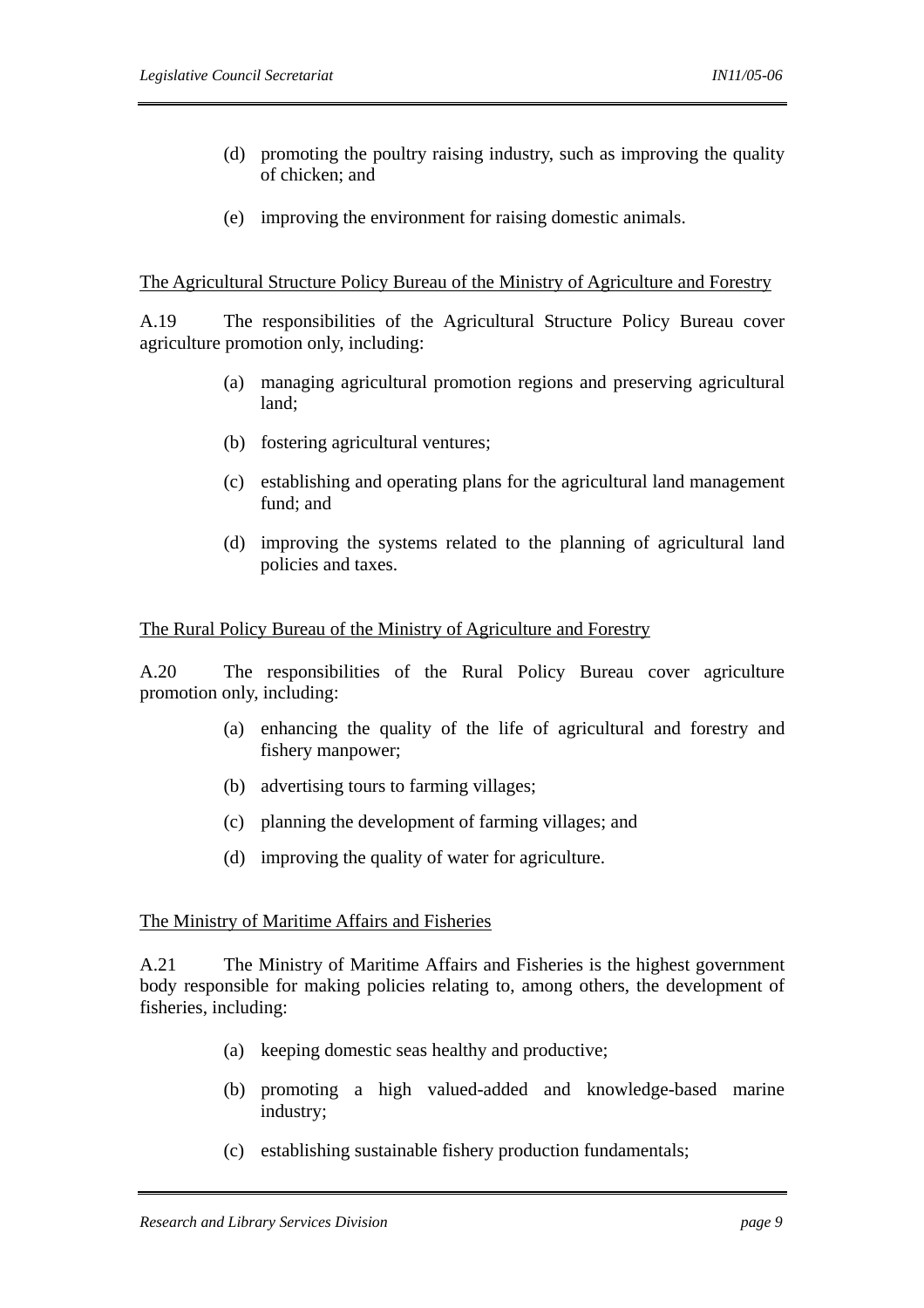- (d) commercializing marine minerals, energy and space resources; and
- (e) expanding marine and fisheries diplomacy and enhancing the co-operation between South Korea and North Korea.

## The Fisheries Policy Bureau of the Ministry of Maritime Affairs and Fisheries

A.22 The Fisheries Policy Bureau is a division of the Ministry of Maritime Affairs and Fisheries. Its responsibilities cover fisheries promotion only, such as providing assistance to the fishery industry and fishing villages, and promoting the safe and sanitary distribution of fishery products as well as developing fisheries-related infrastructures.

#### The Fisheries Resources Bureau of the Ministry of Maritime Affairs and Fisheries

A.23 The Fisheries Resources Bureau is a division of the Ministry of Maritime Affairs and Fisheries. Its responsibilities cover fisheries promotion only, such as restructuring offshore and coastal fisheries, strengthening fishery co-operation with other Northeast Asian countries, building aquaculture infrastructures to improve the competitiveness of the local aquaculture, and managing fish stocks.

## The Ministry of Health and Welfare

A.24 The Ministry of Health and Welfare is responsible for, among others, making and implementing policies to enact the Food Sanitation Act. Its responsibilities include:

- (a) reinforcing the food safety policies, such as implementing a surveillance system on the food manufacturing process, establishing labelling standards for genetically modified organisms to ensure the safety of foods made using biotechniology, and reforming the imported food management system;
- (b) ensuring safety for health functional foods, such as offering specific guidelines for health claims;
- (c) ensuring transparency of the food safety system;
- (d) promoting the Food Promotion Fund, such as using the Fund to support projects to enhance food sanitation; and
- (e) promoting the good food culture.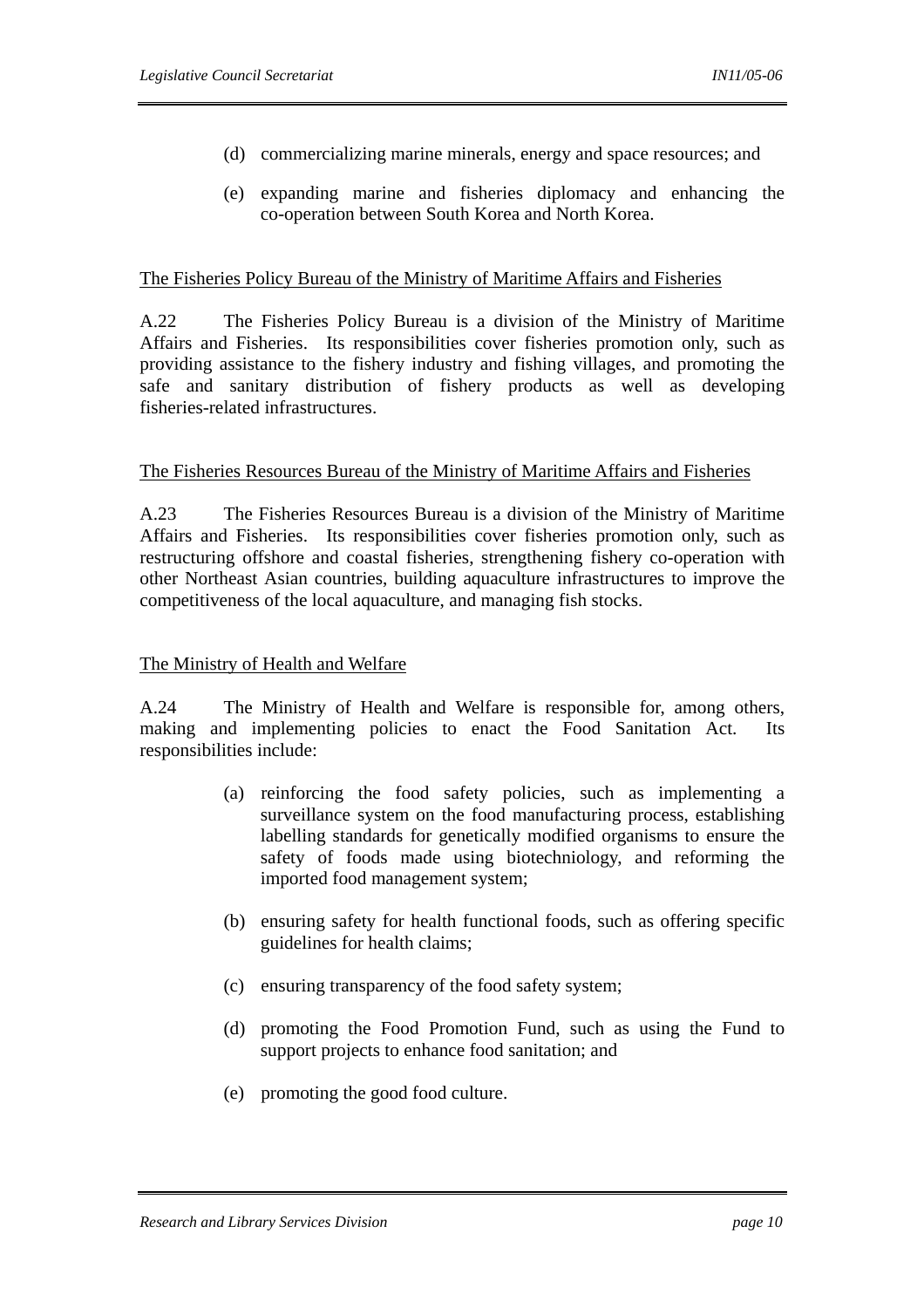## The Korea Food and Drug Administration

A.25 The Korea Food and Drug Administration is a food and drug safety control body operating under the authority of the Ministry of Health and Welfare. Its responsibilities include:

- (a) developing, consolidating and co-ordinating policies on food;
- (b) developing general plans on food safety management;
- (c) surveillance for food contamination and adulteration;
- (d) reviewing standards and specifications for food; and
- (e) testing and evaluating the safety and/or efficacy of data submitted for approval regarding food.

## **Singapore**

## The Ministry of National Development

- A.26 The functions of the Ministry of National Development include:
	- (a) ensuring that basic needs such as safe food and shelter are adequately met; and
	- (b) promoting agrotechnology industries.

## The Agri-Food and Veterinary Authority

A.27 The Agri-Food and Veterinary Authority (AVA), established under the Agri-Food and Veterinary Authority Act, is an agency responsible for food safety regulation and agriculture promotion. Under section 11 of the Agri-Food and Veterinary Authority Act, the functions of AVA include:

- (a) regulating the safety and wholesomeness of food for supply to Singapore;
- (b) promoting and regulating animal and fish health, animal welfare and plant health;
- (c) promoting, facilitating and regulating the production, processing and trade of food and products related to or connected with the agri-food and veterinary sectors;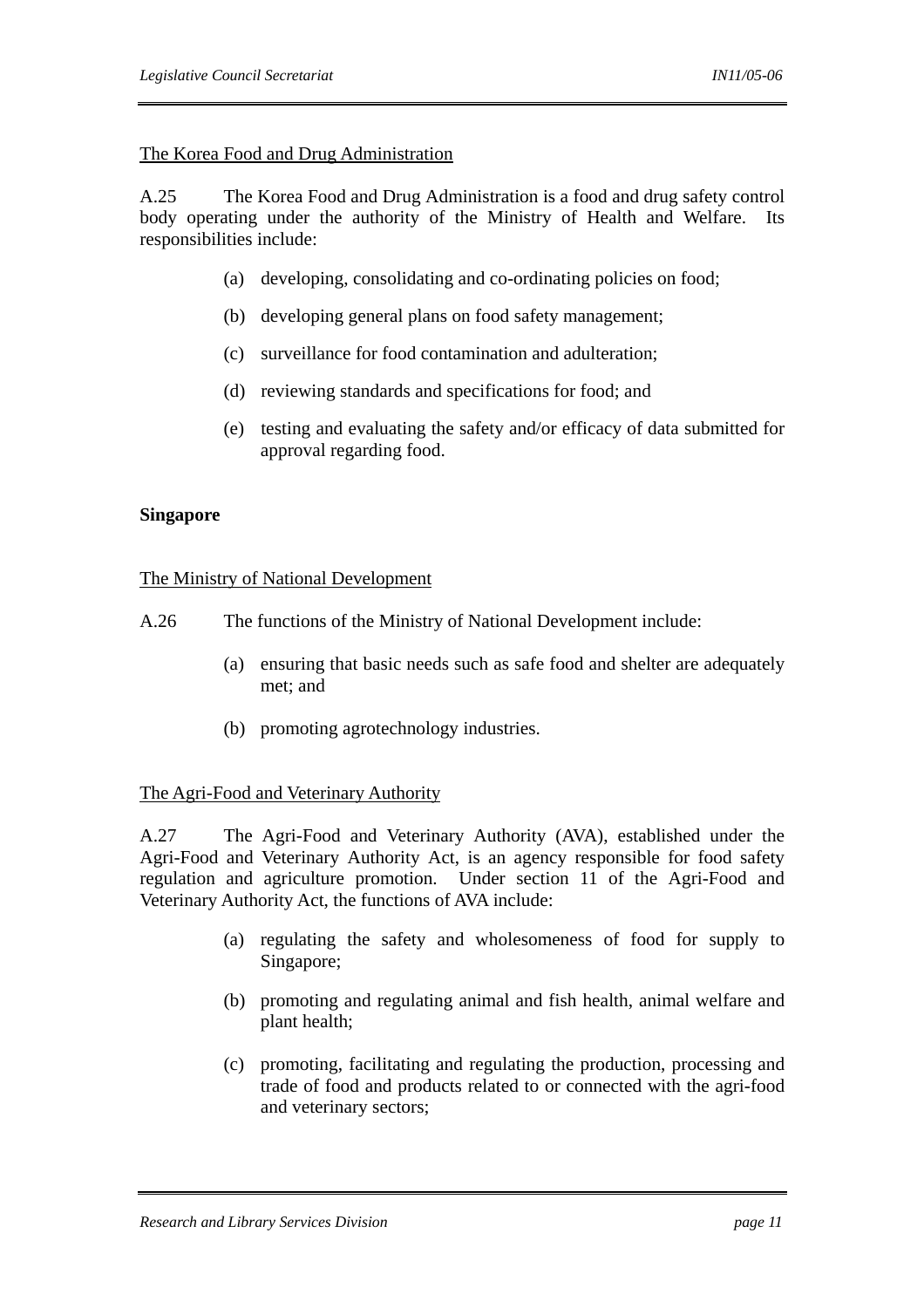- (d) developing, managing and regulating any agrotechnology park, agri-biotechnology park, mari-culture park, fishing harbour, and any other agri-food and veterinary centre or establishment; and
- (e) promoting the development of the agri-food and veterinary sectors.

## **Taiwan**

## The Council of Agriculture

A.28 The Council of Agriculture (COA) is the decision-making body responsible for the development of agriculture, forestry, fisheries, livestock raising and food administration in Taiwan. The policies decided by COA are implemented by a number of separate agencies and bureaux with specified statutory responsibilities, namely the Agriculture and Food Agency, the Fisheries Agency, the Bureau of Animal and Plant Health Inspection and Quarantine and the Bureau of Agricultural Finance.

## The Agriculture and Food Agency

A.29 The responsibilities of the Agriculture and Food Agency cover both food safety regulation and agriculture promotion, including:

- (a) drafting, implementation, and supervision of policies, laws and regulations, programmes and plans relating to agriculture and food;
- (b) crop production improvement, strategic planning and supervision of special zones and stabilization measures relating to production and sale;
- (c) natural disaster relief for agriculture and food industries, and strategic planning and supervision of general pest and disease control;
- (d) supervising agricultural and food product trading systems and market management;
- (e) promotion of domestic agricultural products;
- (f) supervision of agricultural and food product processing;
- (g) strategic planning, implementation and supervision of pesticide, fertilizer, seed and seedling, and agricultural machinery inspection service;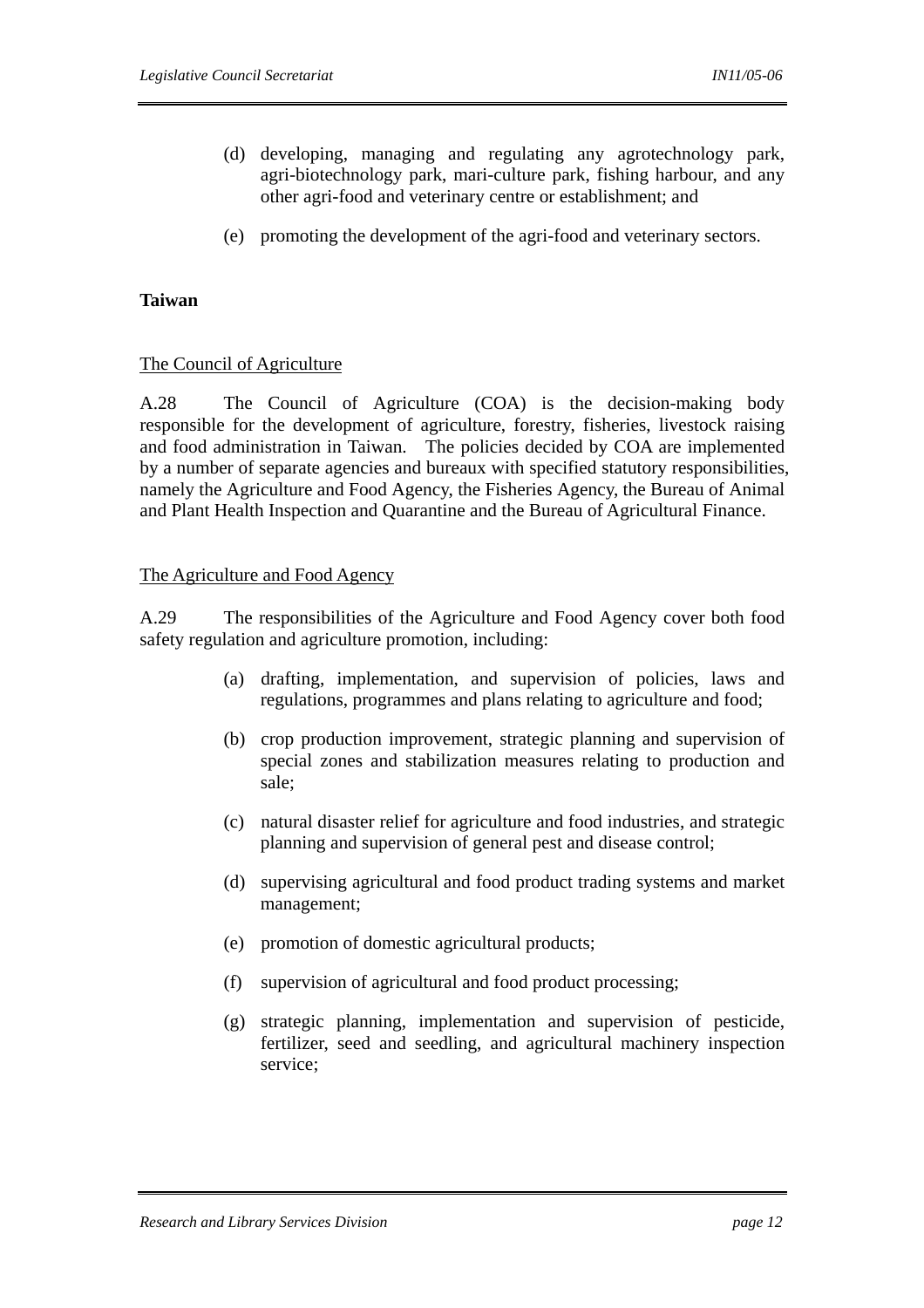- (h) drafting, implementation and supervision of grain management services, and rice inspection and grading system; and
- (i) drafting, implementation and supervision of fertilizer purchase, sale, storage and shipment plans.

## The Fisheries Agency

A.30 The responsibilities of the Fisheries Agency cover fisheries promotion only, including:

- (a) drafting and supervision of policies, laws and regulations, programmes and plans relating to fisheries;
- (b) research and planning concerning fisheries science and fisheries pollution control;
- (c) assistance to and supervision of associations for fishermen and the fishing industry;
- (d) training of extension personnel for the fishing industry;
- (e) supervision and support of shipment, sale, processing for fish, fishermen's benefits and financing for the fishing industry;
- (f) international fisheries co-operation, and co-ordination of foreign affairs relating to fisheries; and
- (g) conservation, cultivation, management, research and assessment of fisheries resources; planning, implementation, supervision and co-ordination of the aquaculture industry.

## The Bureau of Animal and Plant Health Inspection and Quarantine

A.31 The responsibilities of the Bureau of Animal and Plant Health Inspection and Quarantine cover food safety regulation only, including:

- (a) drafting, implementation and supervision of policies, laws and regulations, programmes and plans relating to animal and plant disease and pest control, quarantine, veterinary drugs, animal hygienic material, veterinary public health, quarantine personnel and veterinarian management, inspection of livestock and poultry slaughter sanitation; and slaughterhouse registration and management;
- (b) disease and pest control reporting, information collection, risk analysis, consultation, dispute resolution and advisory services relating to domestic and foreign animal and plant disease and pest control, quarantine, and livestock and poultry slaughter management;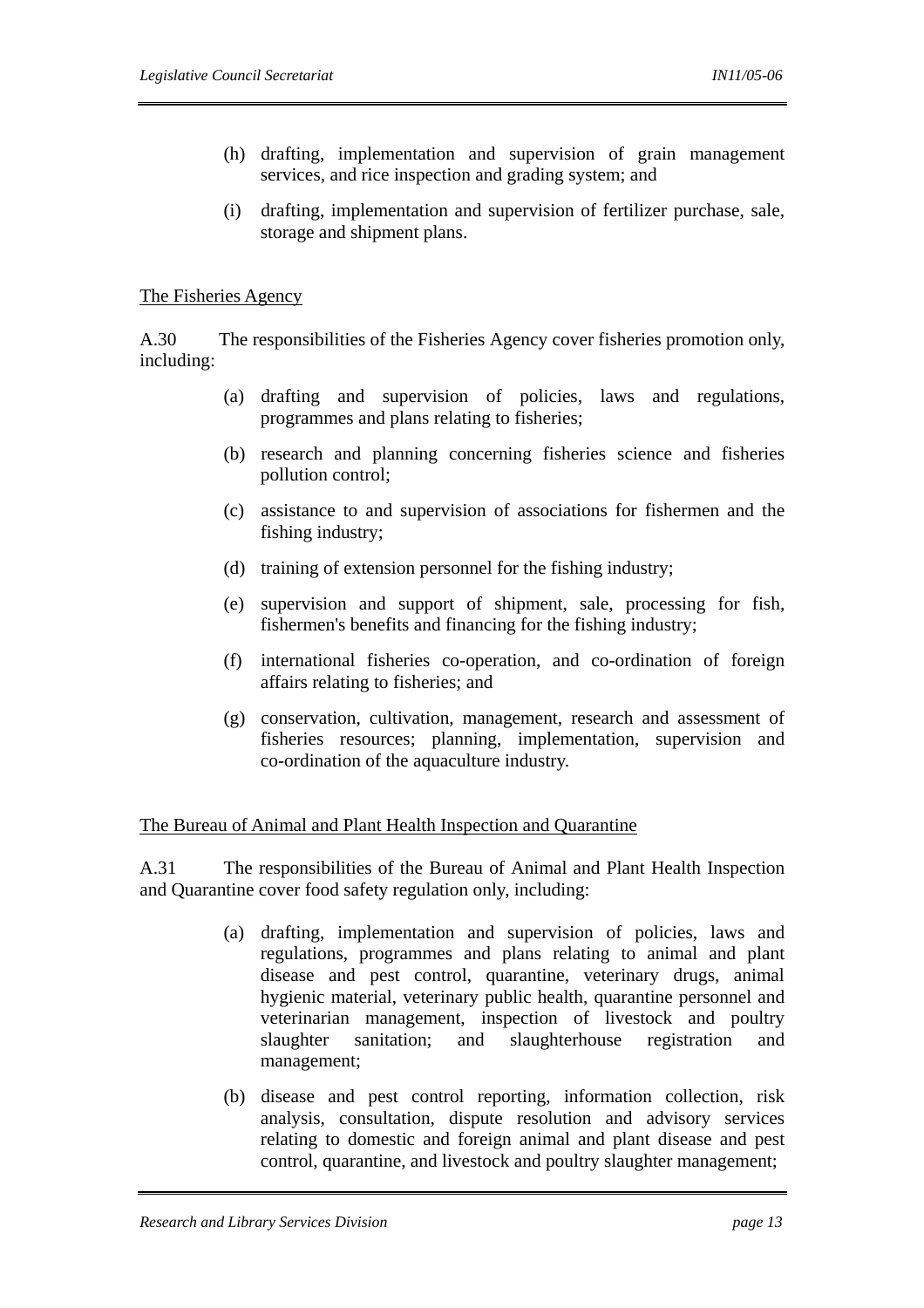- (c) inspection and treatment for diseases of imported and exported animals, and the products of livestock, poultry and fishery;
- (d) inspection and treatment for harmful organisms of imported and exported plants and plant products; and
- (e) issuance, examination, management and supervision of phytosanitary certification for imported and exported plants, animals and their products, and inspection of livestock and poultry slaughter sanitation.

## The Bureau of Agricultural Finance

A.32 The responsibilities of the Bureau of Agricultural Finance cover agriculture promotion only, including:

- (a) planning of the agricultural financial system and regulatory policies;
- (b) drafting, implementation and interpretation of relevant laws and regulations governing agricultural finance;
- (c) handling of liquidation and re-organization affairs relating to agriculture;
- (d) interdiction, punishment and handling of violations of relevant laws and regulations governing agricultural finance; and
- (e) providing guidance for agricultural loan and drafting and supervision of interest rate differential subsidiary policies.

## Department of Health of the Executive Yuan

A.33 The Department of Health of the Executive Yuan is responsible for, among others, enhancing food safety. Its responsibilities include promoting self-management of sanitation in the food industries, implementing a food safety control system for fishing products and enhancing the management of genetically modified foods.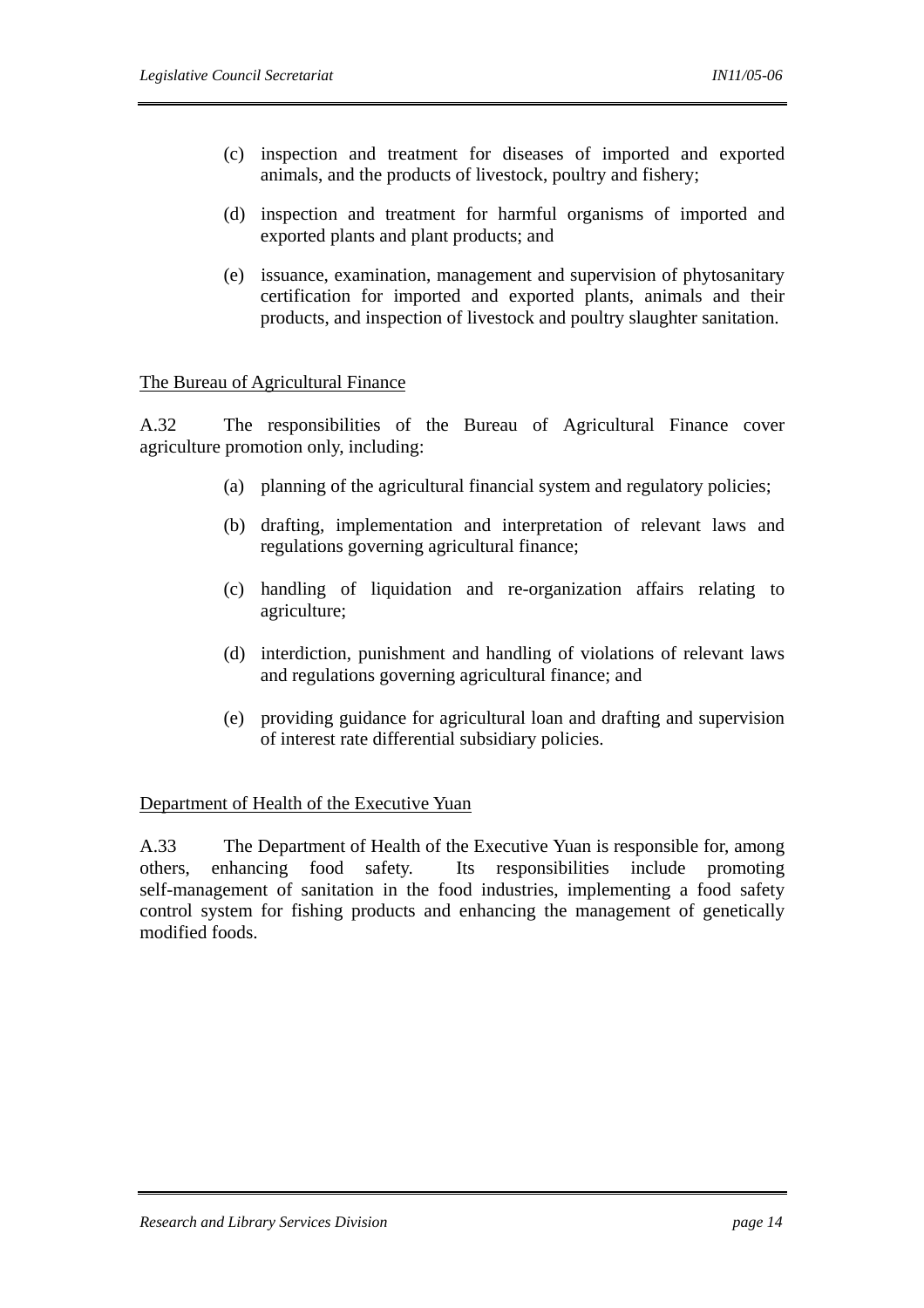## **United Kingdom**

#### The Department for Environment, Food and Rural Affairs

A.34 The Department for Environment, Food and Rural Affairs (Defra) is the highest government body responsible for:

- (a) bringing all aspects of the environment, rural matters, farming and food production together;
- (b) serving as a focal point for all rural policies relating to people, the economy and the environment; and
- (c) playing roles in both the European Union and global policy making, so that its work has a strong international dimension.
- A.35 As regards the aspect of food, Defra performs the following functions:
	- (a) ensuring food safety;
	- (b) marketing agricultural products and processed food;
	- (c) promoting the development of the food industries such as processing, distribution, trade, retail and catering; and
	- (d) assisting the agriculture and fishing industries.

#### The Department of Health

A.36 The Department of Health is responsible for establishing food safety standards in the United Kingdom.

#### The Food Standards Agency

A.37 The Food Standards Agency (FSA) is established under the Food Standards Act. Its responsibilities include:

- (a) protecting public health;
- (b) providing information and advice;
- (c) ensuring that food law is effectively enforced;
- (d) co-ordinating research and development and surveillance; and
- (e) developing policy and representing the United Kingdom on food matters in Europe.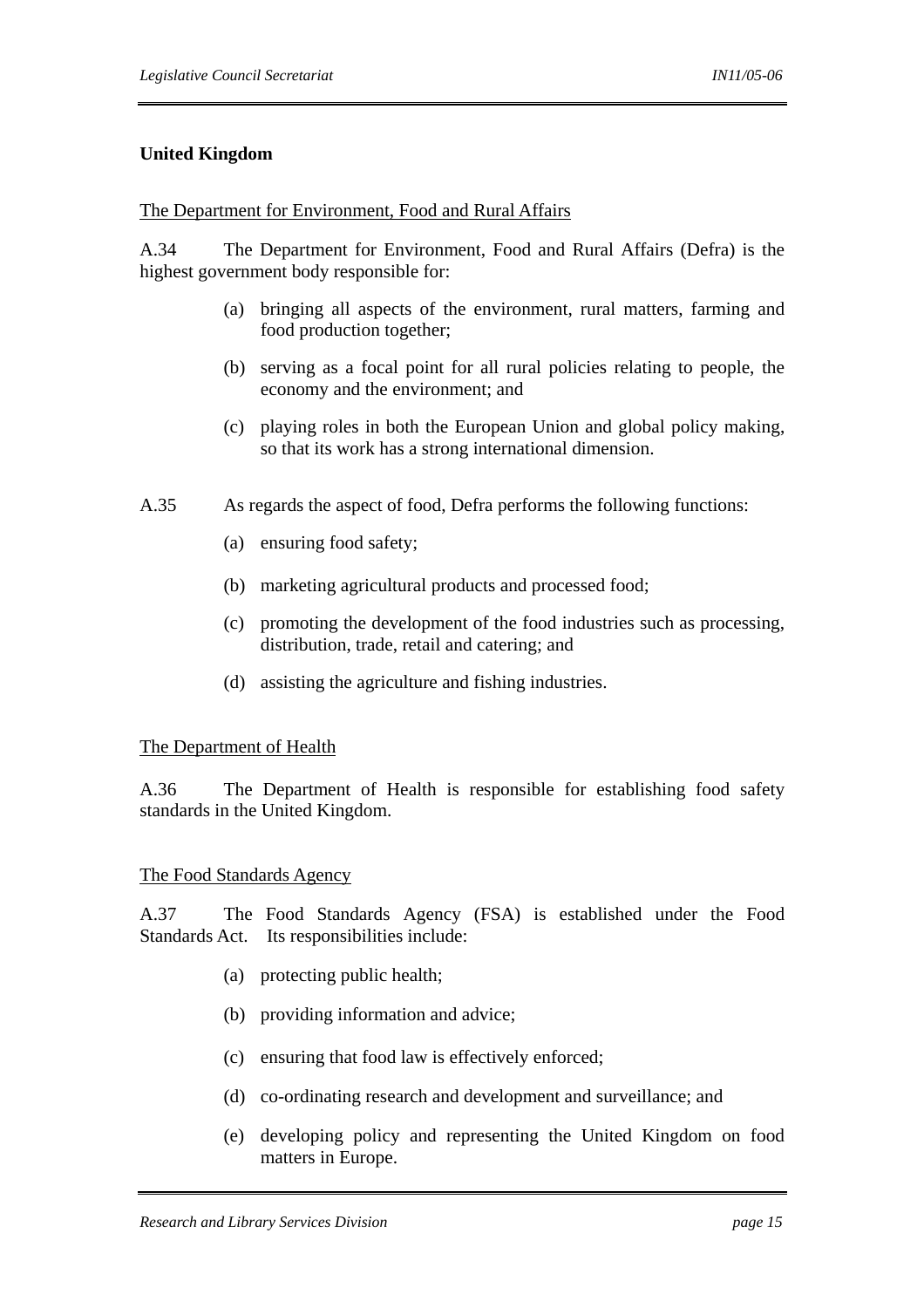#### The Meat and Livestock Commission

A.38 The Meat and Livestock Commission works with the British meat and livestock industry (cattle, sheep and pigs) to improve its efficiency and competitive position, and to maintain and stimulate markets at home and abroad.

#### Food from Britain

A.39 Food from Britain, an executive agency of Defra, is responsible for helping British food and drink companies to develop overseas markets.

#### The Marine Fisheries Agency

A.40 The Marine Fisheries Agency, an executive agency of Defra, is responsible for promoting the fishing industry, issuing fishing licences and setting fisheries quotas.

Prepared by Jackie WU and Thomas WONG 16 January 2006 Tel: 2869 9644

\_\_\_\_\_\_\_\_\_\_\_\_\_\_\_\_\_\_\_\_\_\_\_\_\_\_\_\_\_\_\_\_\_

*------------------------------------------------------------------------------------------------------------------------------------------- Information notes are compiled for Members and Committees of the Legislative Council. They are not legal or other professional advice and shall not be relied on as such. Information notes are subject to copyright owned by the Legislative Council Commission (the Commission). The Commission permits accurate reproduction of the information notes for non-commercial use in a manner not adversely affecting the Legislative Council, provided that acknowledgement is made stating the Research and Library Services Division of the Legislative Council Secretariat as the source and one copy of the reproduction is sent to the Legislative Council Library.*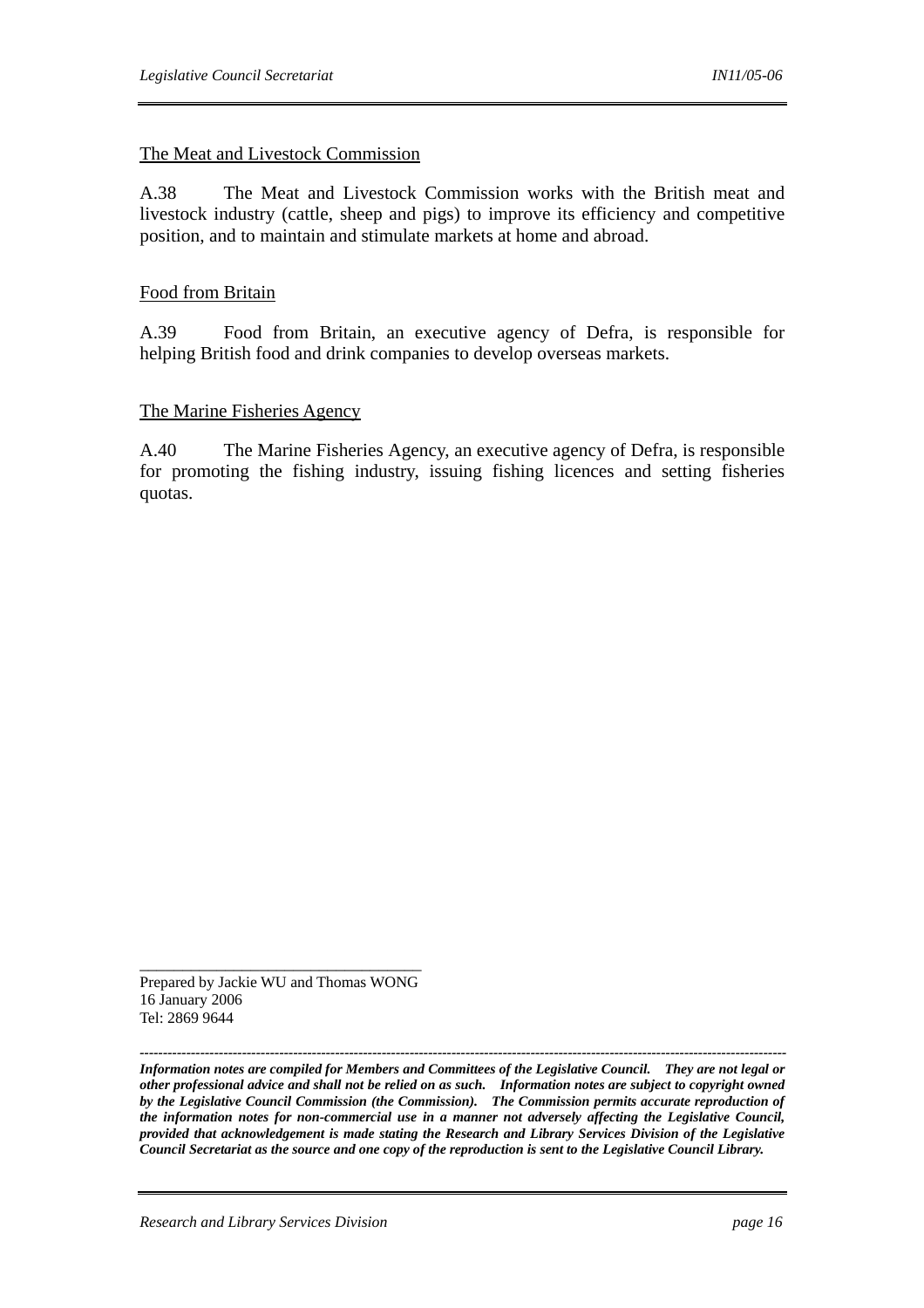#### **References**

#### Australia

- 1. *Department of Agriculture, Fisheries and Forestry.* (2006) Available from: http://www.affa.gov.au/ [Accessed 11 January 2006].
- 2. Department of Agriculture, Fisheries and Forestry. (2006) *Corporate Plan 2003-06.* Available from: http://www.affa.gov.au/ [Accessed 11 January 2006].
- 3. *Food Standards Australia New Zealand.* (2006) Available from: http://www.foodstandards.gov.au/ [Accessed 11 January 2006].

#### Canada

- 4. *Canadian Dairy Commission.* (2006) Available from: http://www.cdc-ccl.gc.ca/ [Accessed 11 January 2006].
- 5. *Canadian Food Inspection Agency.* (2006) Available from: http://www.inspection.gc.ca/ [Accessed 11 January 2006].
- 6. *Canadian Grain Commission.* (2006) Available from: http://www.grainscanada.gc.ca/ [Accessed 11 January 2006].
- 7. *Fisheries and Oceans Canada.* (2006) Available from: http://www.dfo-mpo.gc.ca [Accessed 12 January 2006].
- 8. *Health Canada.* (2006) Available from: http://www.hc-sc.gc.ca/ [Accessed 11 January 2006].
- 9. *National Farm Products Council.* (2006) Available from: http://nfpc-cnpa.gc.ca/ [Accessed 11 January 2006].

## Republic of Korea

- 10. *Korea Food and Drug Administration.* (2006) Available from: http://www.kfda.go.kr/ [Accessed 11 January 2006].
- 11. *Ministry of Agriculture and Forestry.* (2006) Available from: www.maf.go.kr/ [Accessed 11 January 2006].
- 12. *Ministry of Health and Welfare.* (2006) Available from: http://english.mohw.go.kr/ [Accessed 11 January 2006].
- 13. *Ministry of Maritime Affairs and Fisheries.* (2006) Available from: http://www.momaf.go.kr/ [Accessed 11 January 2006].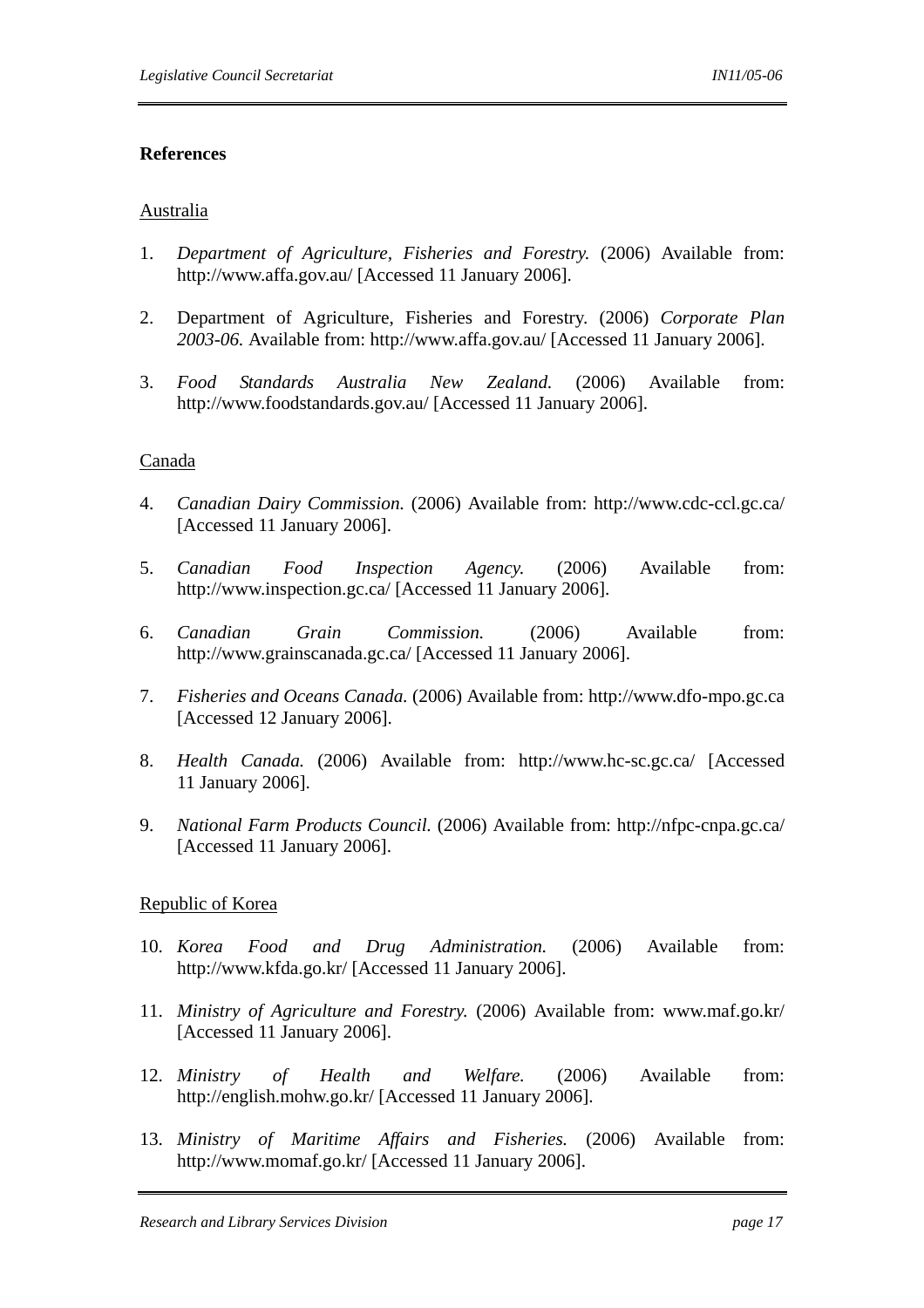#### Singapore

- 14. Agri-Food and Veterinary Authority. (2006) *Agri-Food and Veterinary Authority Annual Report 2004-05.* Available from: http://www.ava.gov.sg/javascript/m7-option1.html [Accessed 11 January 2006].
- 15. *Ministry of National Development.* (2006) Available from: http://www.mnd.gov.sg [Accessed 12 January 2006].

## Taiwan

- 16. *Agriculture and Food Agency.* (2006) Available from: http://english.coa.gov.tw/ [Accessed 11 January 2006].
- 17. *Bureau of Agricultural Finance.* (2006) Available from: http://english.coa.gov.tw/ [Accessed 11 January 2006].
- 18. *Bureau of Animal and Plant Health Inspection and Quarantine.* (2006) Available from: http://english.coa.gov.tw/ [Accessed 11 January 2006].
- 19. *Council of Agriculture.* (2006) Available from: http://english.coa.gov.tw/ [Accessed 11 January 2006].
- 20. *Department of Health.* (2006) Available from: http://www.doh.gov.tw/ [Accessed 11 January 2006].
- 21. *Fisheries Agency.* (2006) Available from: http://english.coa.gov.tw/ [Accessed 12 January 2006].

## United Kingdom

- 22. *Department for Environment, Food and Rural Affairs.* (2006) Available from: http://www.defra.gov.uk/ [Accessed 12 January 2006].
- 23. *Department of Health.* (2006) Available from: http://www.dh.gov.uk/ [Accessed 11 January 2006].
- 24. *Food from Britain.* (2006) Available from: http://www.foodfrombritain.com/ [Accessed 11 January 2006].
- 25. *Food Standards Agency.* (2006) Available from: http://www.food.gov.uk/ [Accessed 12 January 2006].
- 26. *Marine Fisheries Agency.* (2006) Available from: http://www.mfa.gov.uk/ [Accessed 12 January 2006].